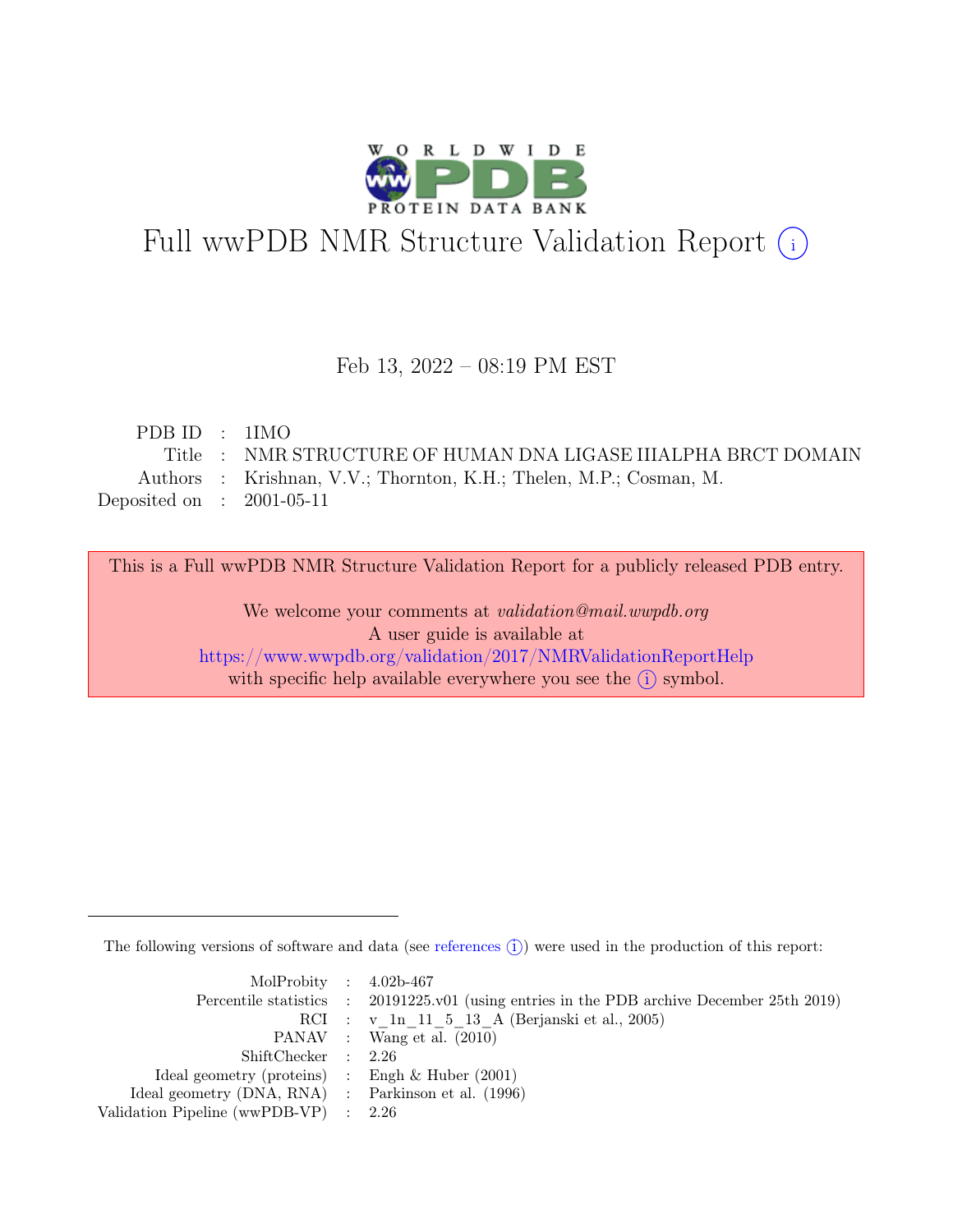## 1 Overall quality at a glance  $(i)$

The following experimental techniques were used to determine the structure: SOLUTION NMR

The overall completeness of chemical shifts assignment was not calculated.

There are no overall percentile quality scores available for this entry.

The table below summarises the geometric issues observed across the polymeric chains and their fit to the experimental data. The red, orange, yellow and green segments indicate the fraction of residues that contain outliers for  $\geq$ =3, 2, 1 and 0 types of geometric quality criteria. A cyan segment indicates the fraction of residues that are not part of the well-defined cores, and a grey segment represents the fraction of residues that are not modelled. The numeric value for each fraction is indicated below the corresponding segment, with a dot representing fractions  $\epsilon = 5\%$ 

| 01n | Length   | Quality of chain |
|-----|----------|------------------|
|     |          |                  |
|     | ററ<br>OС | 100%             |

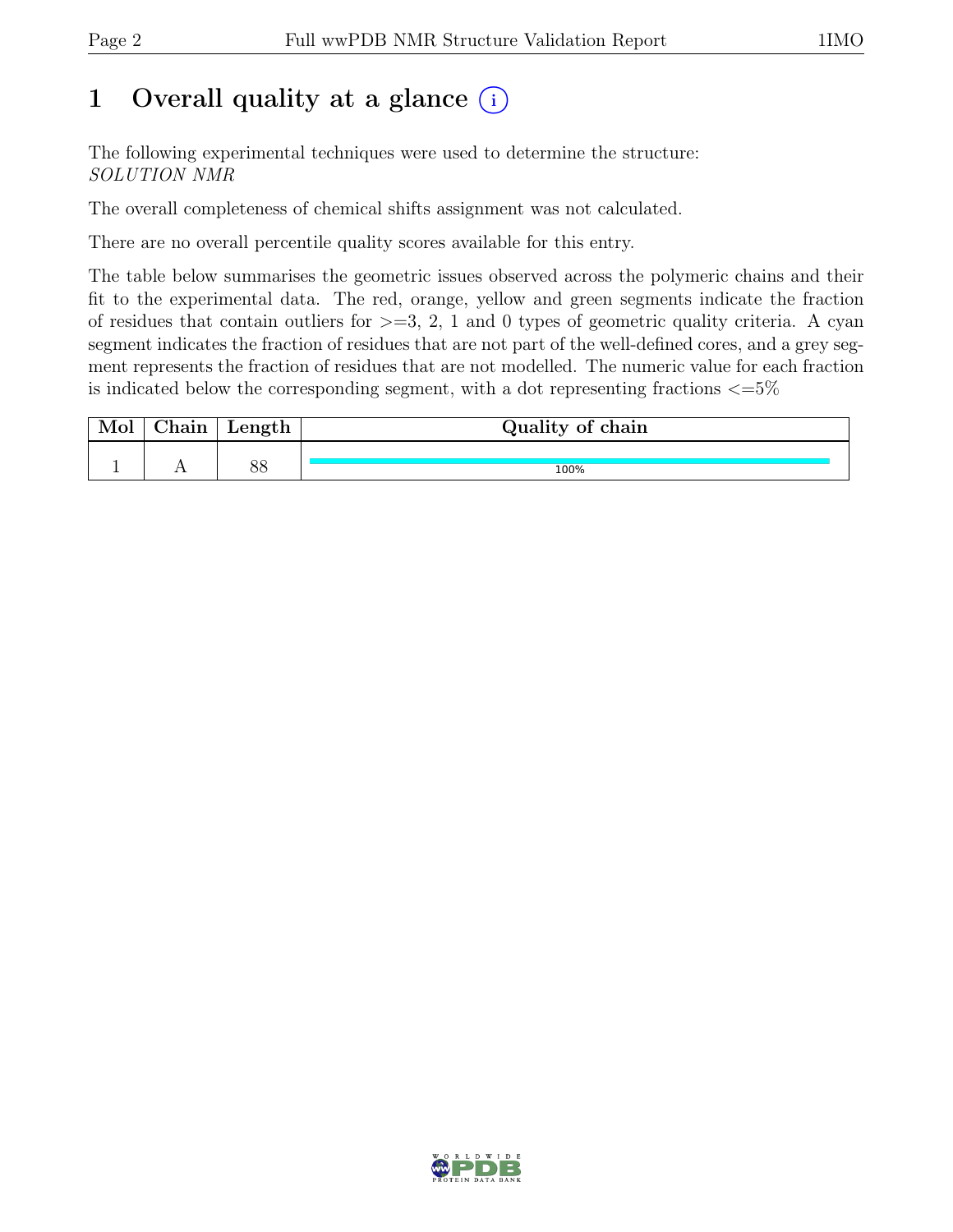## 2 Ensemble composition and analysis  $(i)$

This entry contains 1 models. Identification of well-defined residues and clustering analysis are not possible.

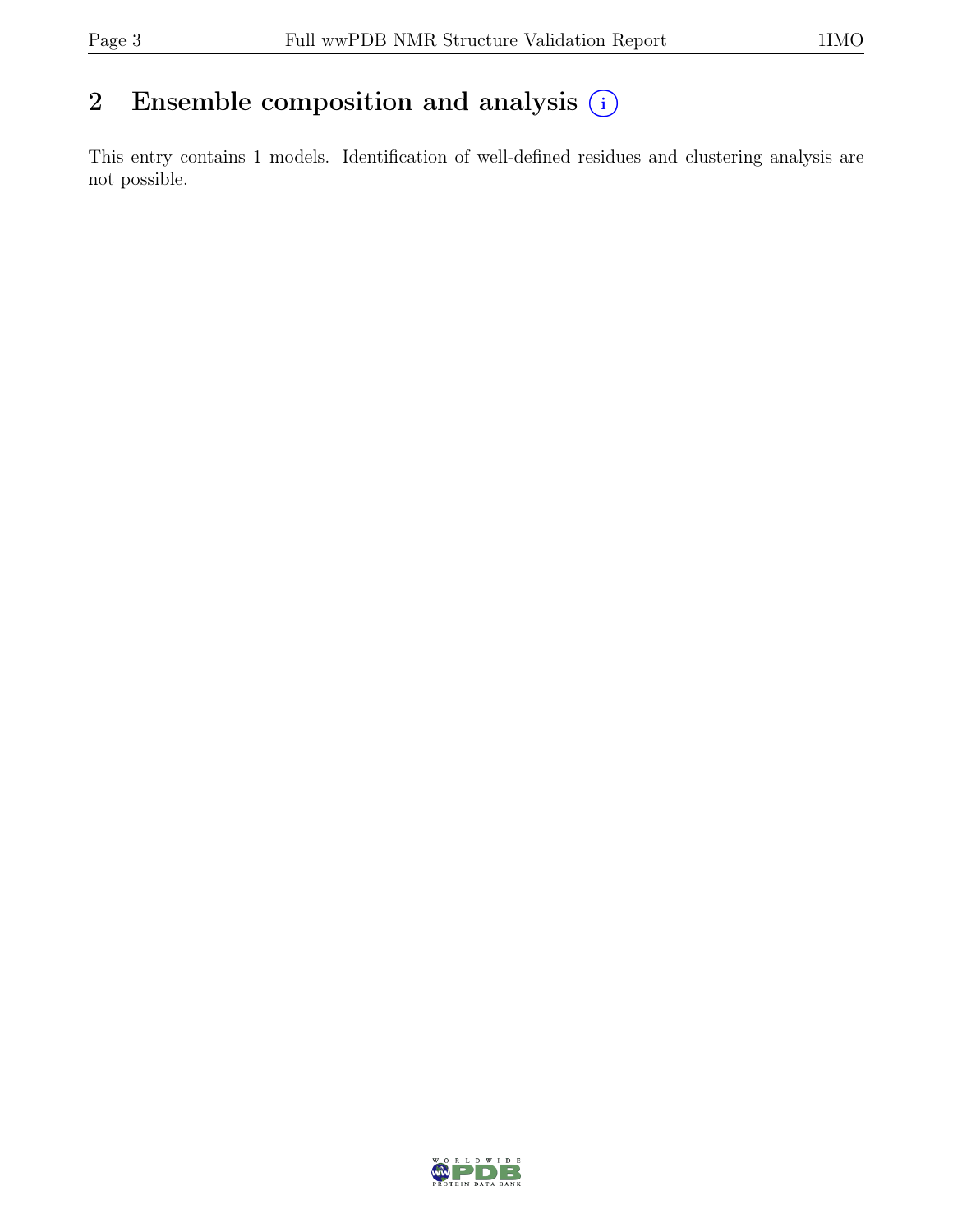## 3 Entry composition (i)

There is only 1 type of molecule in this entry. The entry contains 1398 atoms, of which 697 are hydrogens and 0 are deuteriums.

• Molecule 1 is a protein called DNA LIGASE III.

| Mol | Chain   Residues |                | $\rm{Atoms}$ |     |  |         |  | ⊥race |
|-----|------------------|----------------|--------------|-----|--|---------|--|-------|
|     |                  | $_{\rm Total}$ |              |     |  |         |  |       |
|     | 88               | 1398           | 446          | 697 |  | 124 127 |  |       |

There are 2 discrepancies between the modelled and reference sequences:

|           |     | Chain   Residue   Modelled   Actual |            | Comment                         | Reference |
|-----------|-----|-------------------------------------|------------|---------------------------------|-----------|
| $\forall$ | 835 | <b>GLY</b>                          | <b>LYS</b> | cloning artifact   UNP $P49916$ |           |
|           | 836 | <b>SER</b>                          | ALA        | cloning artifact   UNP $P49916$ |           |

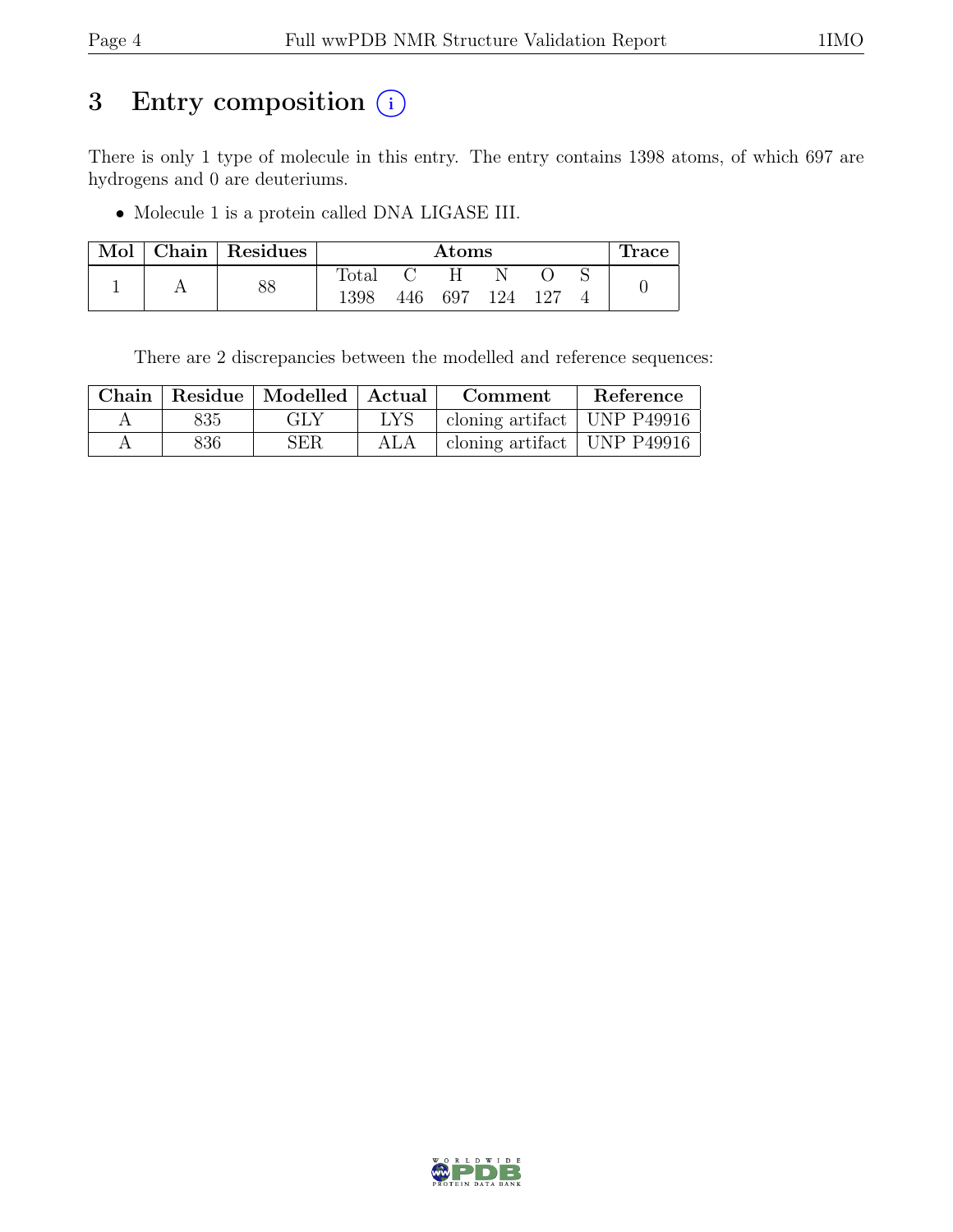# 4 Residue-property plots (i)

These plots are provided for all protein, RNA, DNA and oligosaccharide chains in the entry. The first graphic is the same as shown in the summary in section 1 of this report. The second graphic shows the sequence where residues are colour-coded according to the number of geometric quality criteria for which they contain at least one outlier: green  $= 0$ , yellow  $= 1$ , orange  $= 2$  and red  $=$ 3 or more. Stretches of 2 or more consecutive residues without any outliers are shown as green connectors. Residues which are classified as ill-defined in the NMR ensemble, are shown in cyan with an underline colour-coded according to the previous scheme. Residues which were present in the experimental sample, but not modelled in the final structure are shown in grey.

• Molecule 1: DNA LIGASE III



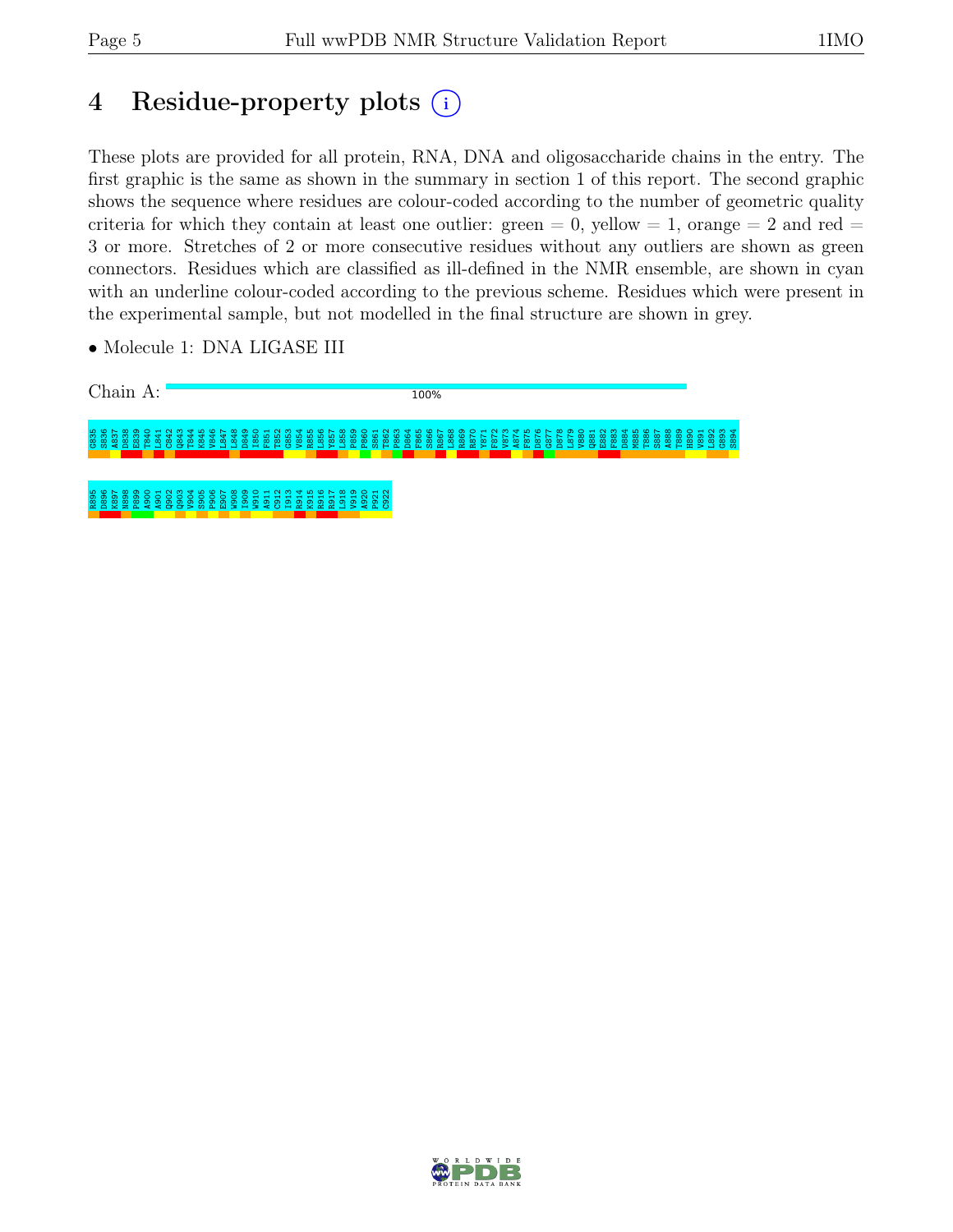# 5 Refinement protocol and experimental data overview  $\odot$

The models were refined using the following method: *distance geometry, simulated annealing,* torsion angle dynamics.

Of the 299 calculated structures, 1 were deposited, based on the following criterion: structure with the least restraint violations,structure with the lowest energy, target function.

The following table shows the software used for structure solution, optimisation and refinement.

| Software name   Classification |                                        | <b>Version</b> |
|--------------------------------|----------------------------------------|----------------|
| $^{\prime}$ DYANA              | structure solution $\vert 1.5 \rangle$ |                |
| <b>DYANA</b>                   | refinement                             | 1.5            |

No chemical shift data was provided.

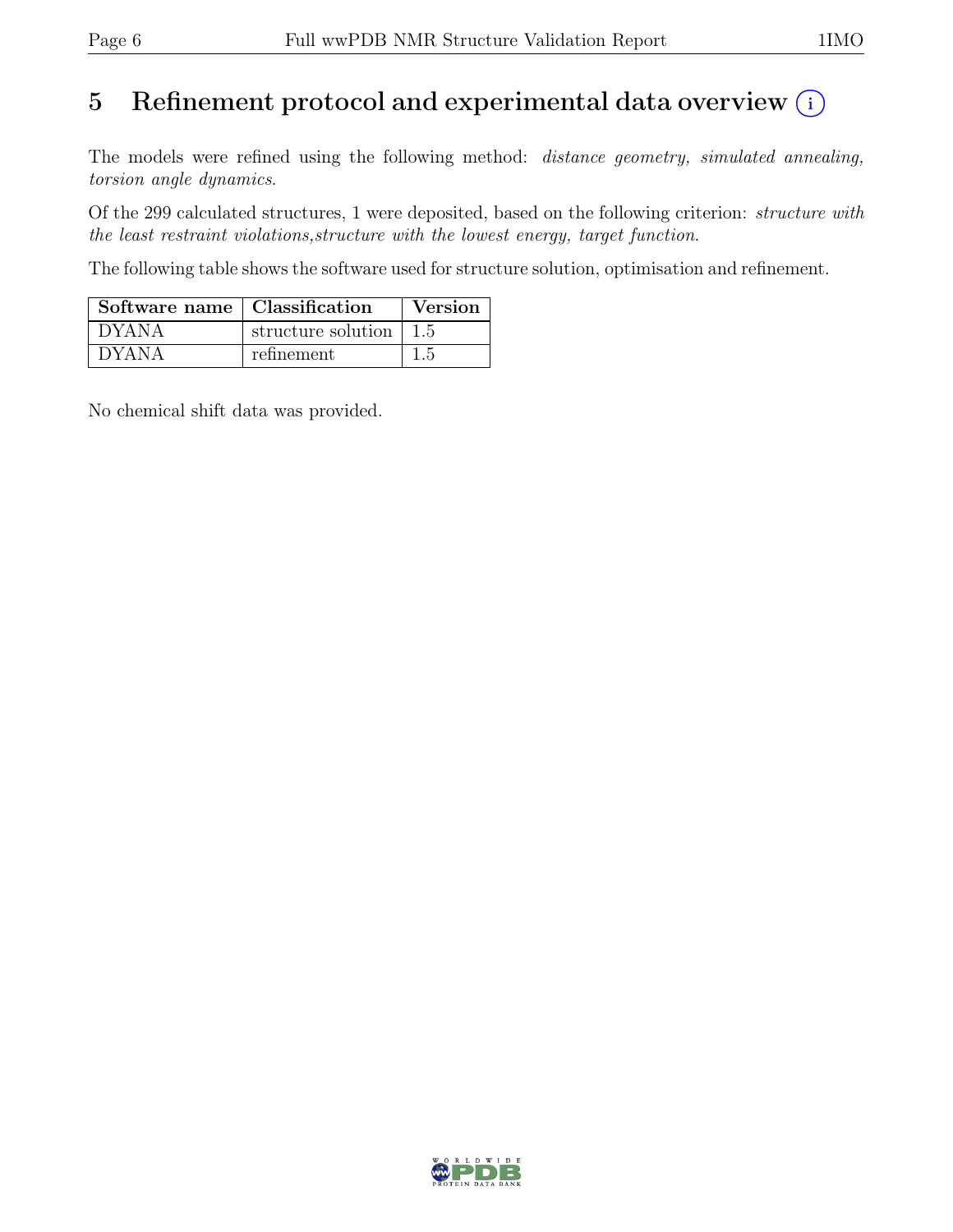# 6 Model quality  $(i)$

### 6.1 Standard geometry (i)

There are no covalent bond-length or bond-angle outliers.

There are no bond-length outliers.

There are no bond-angle outliers.

There are no chirality outliers.

There are no planarity outliers.

### 6.2 Too-close contacts  $(i)$

In the following table, the Non-H and H(model) columns list the number of non-hydrogen atoms and hydrogen atoms in each chain respectively. The H(added) column lists the number of hydrogen atoms added and optimized by MolProbity. The Clashes column lists the number of clashes averaged over the ensemble.

|  | Mol   Chain   Non-H   H(model)   H(added)   Clashes |  |
|--|-----------------------------------------------------|--|
|  |                                                     |  |
|  |                                                     |  |

The all-atom clashscore is defined as the number of clashes found per 1000 atoms (including hydrogen atoms). The all-atom clashscore for this structure is -.

There are no clashes.

### 6.3 Torsion angles  $(i)$

### 6.3.1 Protein backbone  $(i)$

In the following table, the Percentiles column shows the percent Ramachandran outliers of the chain as a percentile score with respect to all PDB entries followed by that with respect to all NMR entries. The Analysed column shows the number of residues for which the backbone conformation was analysed and the total number of residues.

|  |  |  | Mol   Chain   Analysed   Favoured   Allowed   Outliers   Percentiles |
|--|--|--|----------------------------------------------------------------------|
|  |  |  |                                                                      |
|  |  |  |                                                                      |

There are no Ramachandran outliers.

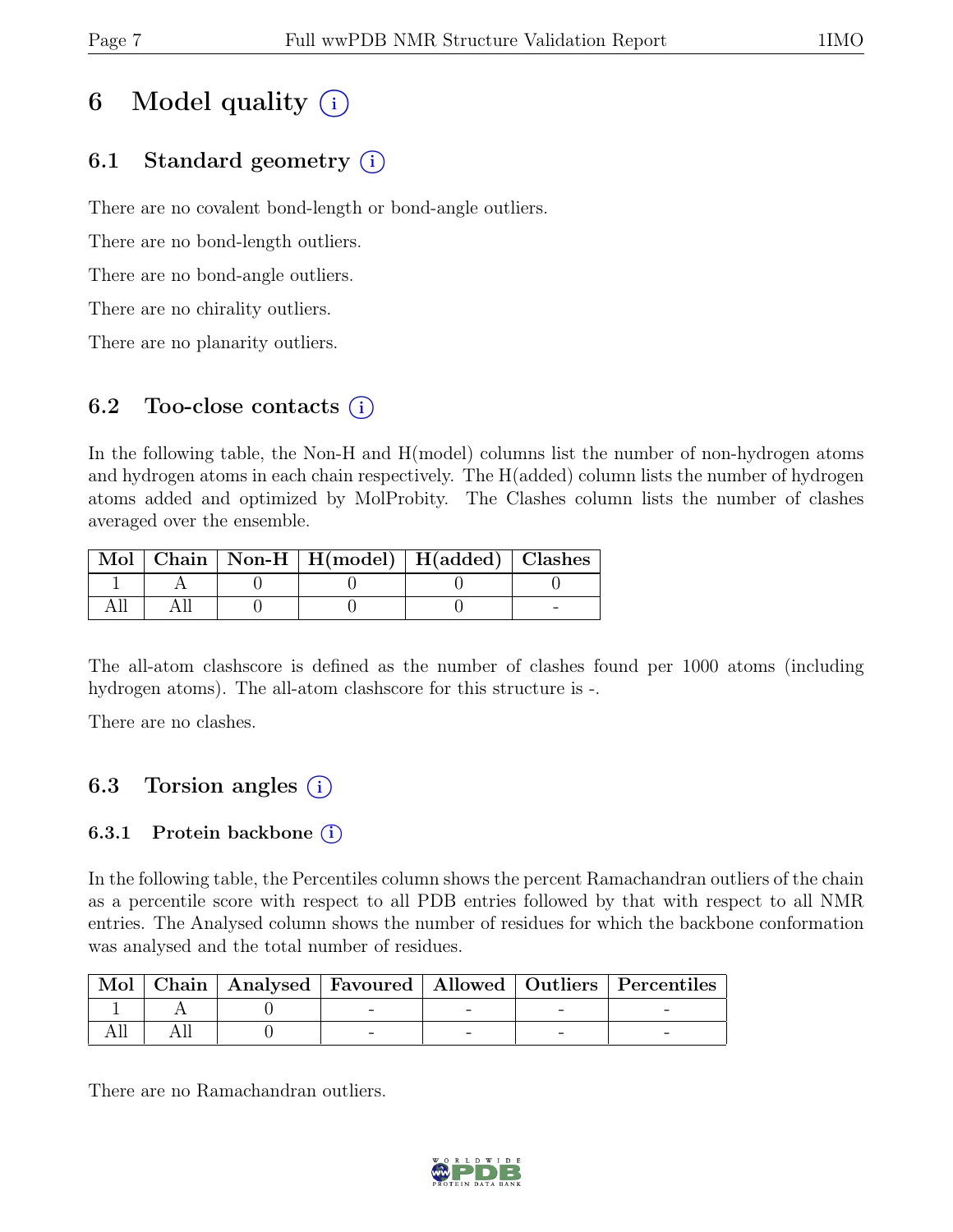#### 6.3.2 Protein sidechains  $(i)$

In the following table, the Percentiles column shows the percent sidechain outliers of the chain as a percentile score with respect to all PDB entries followed by that with respect to all NMR entries. The Analysed column shows the number of residues for which the sidechain conformation was analysed and the total number of residues.

|  |  | Mol   Chain   Analysed   Rotameric   Outliers   Percentiles |  |
|--|--|-------------------------------------------------------------|--|
|  |  |                                                             |  |
|  |  |                                                             |  |

There are no protein residues with a non-rotameric sidechain to report.

#### 6.3.3 RNA  $(i)$

There are no RNA molecules in this entry.

### 6.4 Non-standard residues in protein, DNA, RNA chains  $(i)$

There are no non-standard protein/DNA/RNA residues in this entry.

### 6.5 Carbohydrates  $(i)$

There are no monosaccharides in this entry.

### 6.6 Ligand geometry  $(i)$

There are no ligands in this entry.

### 6.7 Other polymers  $(i)$

There are no such molecules in this entry.

### 6.8 Polymer linkage issues  $(i)$

The following chains have linkage breaks:

|  | Mol   Chain   Number of breaks |
|--|--------------------------------|
|  |                                |

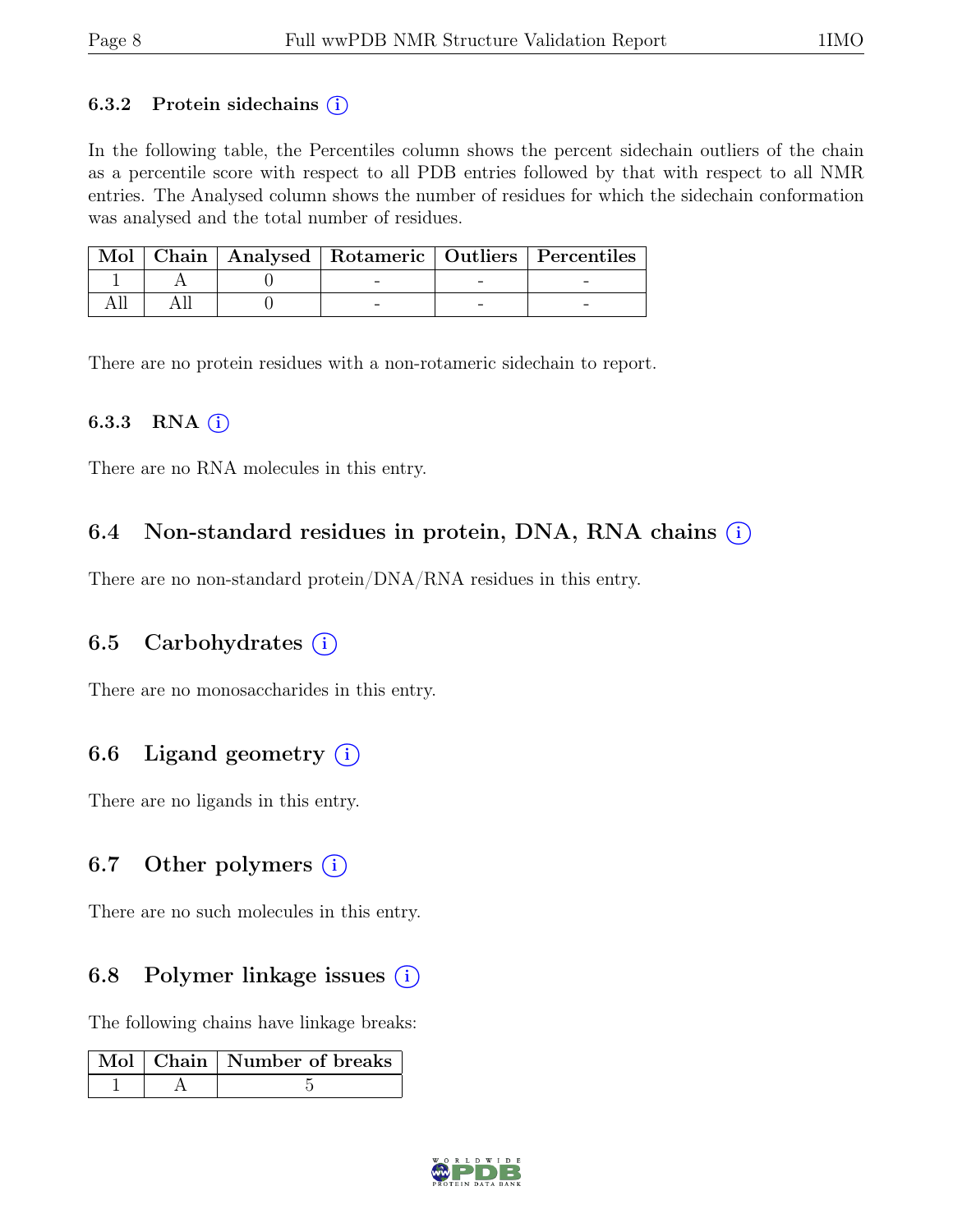| Model |                 |         | Chain   Residue-1   Atom-1   Residue-2   Atom-2   Distance $(A)$ |
|-------|-----------------|---------|------------------------------------------------------------------|
|       | 893:GLY         | 894:SER | 1.15                                                             |
|       | 844:THR         | 845:LYS | 1.09                                                             |
|       | 835:GLY         | 836:SER | 0.87                                                             |
|       | 846: VAL        | 847:LEU | 0.83                                                             |
|       | $847 \cdot$ LEU | 848 LEU | N 79                                                             |

All chain breaks are listed below: